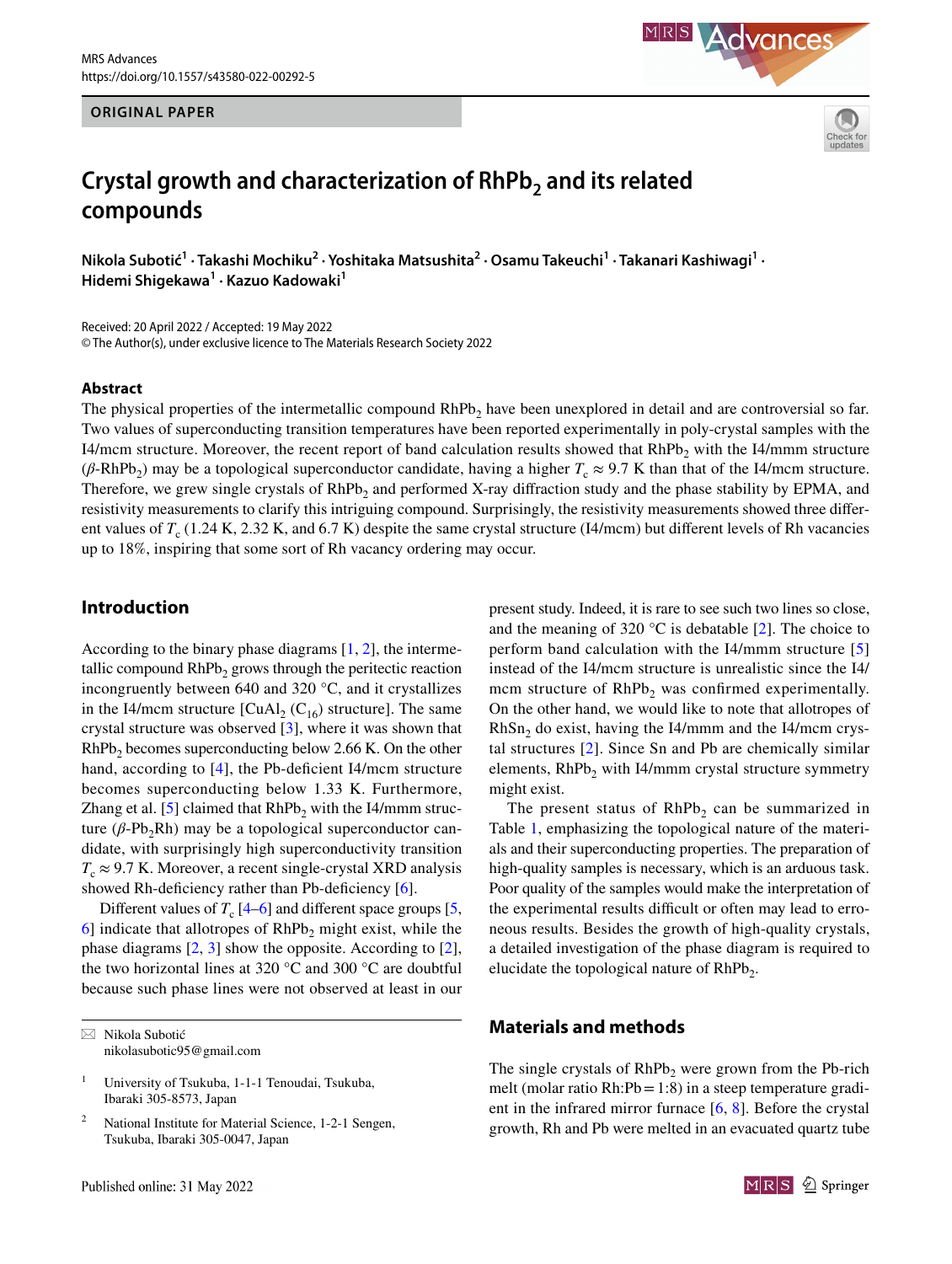| References  | $\lceil 3 \rceil$                                                         | [4]                  | $\mathbf{[5]}$             | [6]             |
|-------------|---------------------------------------------------------------------------|----------------------|----------------------------|-----------------|
| Compound    | Rh Pb <sub>2</sub>                                                        | Rh Pb <sub>1.0</sub> | $\beta$ -RhPb <sub>2</sub> | $Rh_{0.95}Pb_2$ |
| Sample type | Poly-crystal                                                              | Poly-crystal         | Band calculation           | Single-crystal  |
| Space group | I4/mcm                                                                    | I4/mcm               | I4/mmm                     | I4/mcm          |
| $T_{\rm c}$ | 2.66 K                                                                    | 1.33 K               | 9.7 K                      |                 |
| Topology    | $Z_2$ (1;1,1,1) [7] Dirac, Weyl semimetal,<br>topological superconductor? |                      | Topological superconductor |                 |

<span id="page-1-0"></span>**Table 1** Current situation of RhPb<sub>2</sub>. The I4/mcm structure might have topological properties

with a flame torch to homogenize the sample. The sample was put in another quartz tube with coned-shaped bottom to promote uniform crystal growth. The quartz tube was hung in the infrared mirror furnace being attached to the upper shaft which allows rotation and vertical translation of the mounted sample. The focal point of the infrared light was at the upper part of the boule, inducing a steep temperature gradient vertically across the sample. To obtain uniform temperature horizontally, the shaft was rotated slowly  $($   $\sim$  10 r.p.m.). The temperature of the sample was controlled by reducing the intensity of the infrared light, not by the vertical translation of the shaft. The upper part of the boule was heated above 640 °C, where the sample become completely liquid. Then, the temperature was slowly reduced with a constant rate of approximately 0.5 °C/h to a temperature slightly above 320 °C, then it was lowered to room temperature. Due to the steep temperature gradient and the size of the grown boule, crystals have formed both at the lower and upper parts of the grown boule. Those crystals turned out to be  $RhPb<sub>2</sub>$  by EPMA (see SI). In addition, needle-like crystals have grown in the middle part of the boule. It was evident that the needle-like crystals were not  $RhPb<sub>2</sub>$  since the crystals were soft, and the color changed due to the exposure in the air (which does not occur for RhPb<sub>2</sub>), indicating higher concertation of Pb. The preliminary single-crystal XRD analysis showed that needle-like crystals may be  $RhPb<sub>4</sub>$ , which crystallizes in the monoclinic I2/m space group. Detailed results of the XRD analysis can be found in the SI.

This kind of crystal formation was not observed in the previous infrared mirror furnace experiments where the size of the grown boule was smaller (the crystals have formed at the lower part of the boule as it usually does). Initially, the crystals of  $RhPb<sub>2</sub>$  were tried to be grown with the standard muffle furnace with good temperature control. The initial molar ratio was  $1:2 = Rh:Pb$  with various annealing temperatures. It was shown that even after 2 months of growth, no signifcant crystal formation was observed. Then, various concertation of Pb was tested and it turned out that a higher concentration of Pb promotes crystal growth. The various temperature gradient methods have been tried such as Bridgman, and Czochalrski, but in the end, the before mentioned method with a high concentration of Pb proved to be successful. It is interesting to note that such a crystal growth method was not reported before, and it turned out to be an ideal way how to grow or induce the formation of various phases of a single compound.

After crushing the grown boule, most of the obtained single crystals of  $RhPb<sub>2</sub>$  were investigated by EPMA, XRD, and resistivity measurements. The crushed crystals often had irregular shapes, meaning that the cleaving is rather difficult. The standard four-probe method was applied to measure the temperature dependence of resistivity. The silver paste was used to connect the voltage and current terminals. The contact resistivity was typically below 1 Ω. The EPMA measurements were performed with JEOL JXA-8500F. The voltage and probe current were at 15 kV and 5 nA, respectively. For calibration, PbS, Au, and Rh were used. The XRD measurements were conducted with two circle difractometer Rigaku Xtal Mini II.

### **Results**

The resistivity measurements in most cases showed one superconducting transition around 1.25 K (Fig. [1](#page-2-0)a). In other cases, the resistivity measurements releveled three superconducting transitions indicating the presence of three different phases (Fig. [1c](#page-2-0)). The transition widths of 1.25 K are smaller than the other two transitions. The corresponding  $\Delta T_c/T_c$  ratios for the 1.25 K, 2.32 K, and 6.7 K transitions are 0.08, 0.21, and 0.07, respectively. The residual resistance ratio (RRR) in most cases was around 4 while the highest was around 7, which corresponds to the medium quality of the grown crystals. The residual resistance of the measured crystals ranges from 11 to 20  $\mu\Omega$  cm. The linear dependence of the resistivity at higher temperatures was observed.

The crystals, on which the resistivity measurements were performed, were cut and prepared for the EPMA measurements. The 1.25 K transition crystals showed neither Rh nor Pb deficiency within experimental error. Sample C showed its 82.58% occupancy of Rh sites. The results are shown in Table [2.](#page-2-1) The SEM photographs of crystals on which EPMA measurements were carried out are shown in Fig. [2.](#page-3-0) The COMPO images and the measurement spots on the surface of the crystals are also shown in SI.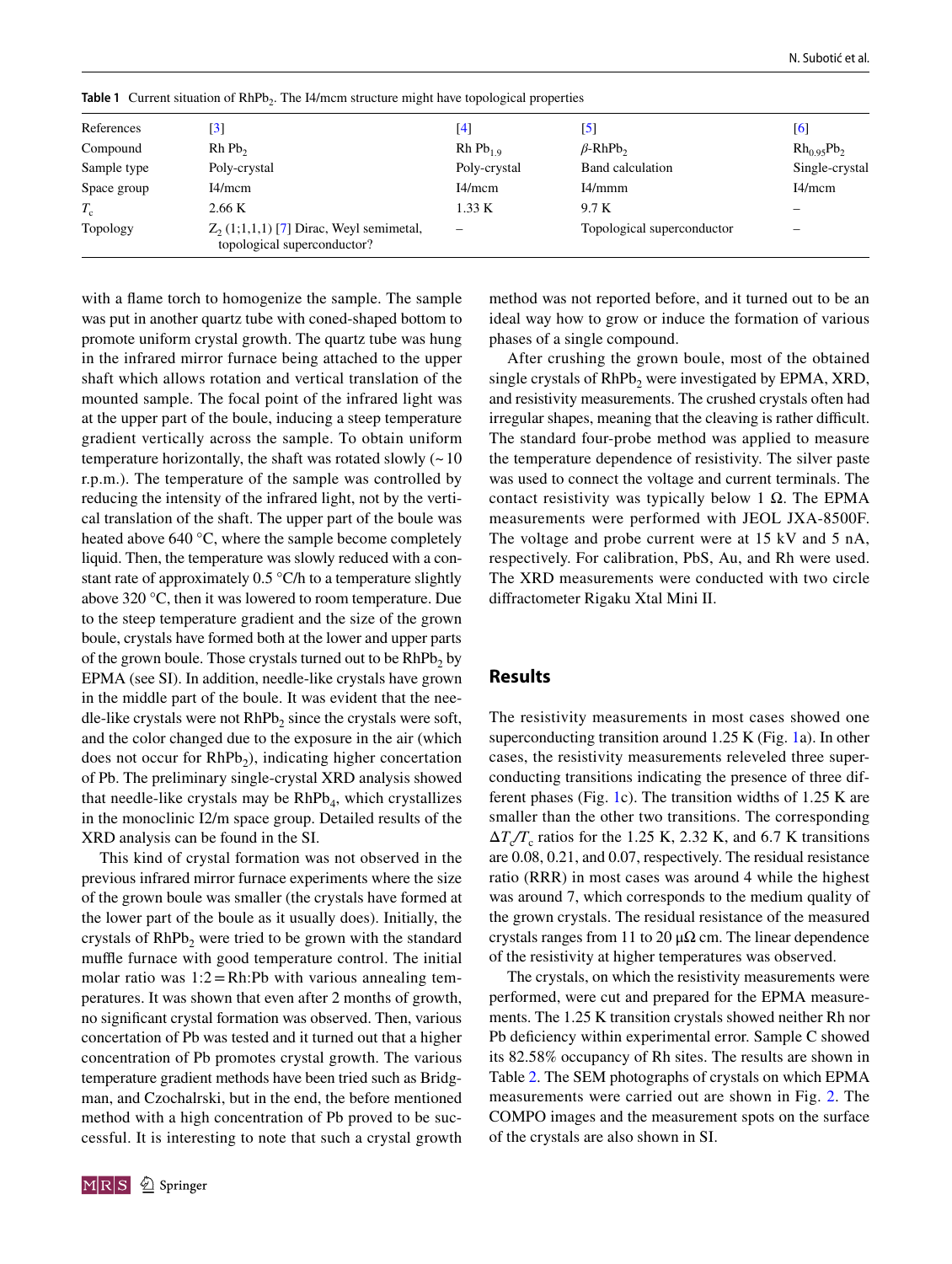

<span id="page-2-0"></span>**Fig. 1 a** Resistivity plot of  $Rh_{0.993}Pb_{2.007}$  up to 10 K. The residual resistance of  $\approx 19 \mu\Omega$ •cm is not so high while the room temperature resistivity is 142.4  $\mu\Omega$  cm. The transition width is  $\Delta T_c = 0.1$  K. The photograph of the measured crystal is shown in SI. **b** The resistivity plot of  $Rh_{0.993}Pb_{2.007}$  up to 100 K. Linear dependence is obvious, indicating the metallic behavior of RhPb<sub>2</sub>. **c** The resistivity plot of sample  $Rh_{0.963}Pb_{2.037}$  up to 10 K. Three transitions can be observed. The transition width of 1.24 K transition is significantly narrower

<span id="page-2-1"></span>**Table 2** The occupancy of the Pb and Rh sites

| Sample                                           | $Rh (\%)$ | Pb $(\%)$ | Measured $T_c$ (K) |
|--------------------------------------------------|-----------|-----------|--------------------|
| A Rh <sub>0.993</sub> Pb <sub>2.007</sub>        | 99.3      | 100       | 1.25               |
| <b>B</b> Rh <sub>0.963</sub> Pb <sub>2.037</sub> | 96.3      | 100       | 1.24               |
|                                                  |           |           | 2.32               |
|                                                  |           |           | 6.7                |
| C Rh <sub>0.825</sub> Pb <sub>2.125</sub>        | 82.5      | 100       | 1.26               |
|                                                  |           |           | 2.39               |
|                                                  |           |           | 6.61               |
|                                                  |           |           |                    |

The almost non-deficient structure (sample A) showed one transition temperature only, while sample C revealed even more Rh-deficiency compared to  $[6]$  $[6]$  with three different  $T_c$ . In the table are shown the averaged values assuming that the Pb sites are fully occupied. The atomic percentage of the measured spots along with the COMPO photograph of the samples is shown in the SI

Since sample A contained only one  $T_c$  the sample may be homogenous and without vacancies. The other two samples show that the vacancies of Rh may not be distributed homogenously since three different values of  $T_c$  were observed. For sample C, if it is assumed that the various values of  $T_c$  are due to the variation of Rh vacancies, the 6.61 K transition may be due to the 82.58% occupancy of the Rh sites because the 2.39 K transition is negligible, and the 1.26 K is due to the non-deficient structure.

 $(0.1 K)$  compared to the higher temperature transition width  $(0.5 K)$ . The residual resistance is lower compared to sample  $Rh_{0.993}Pb_{2.007}$ . The room temperature resistance is 70.15  $\mu\Omega$  cm which corresponds to the RRR being around 6. The measured single crystal is shown in the SI. **d** The resistivity plot of sample  $Rh_{0.993}Pb_{2.007}$  up to 150 K. The linear dependence is obvious, same as the previous sample, indicating the metallic behavior of  $RhPb<sub>2</sub>$ 

Therefore, the remaining 2.32 K transition is probably due to 96.39% occupancy of the Rh sites.

## **Discussion and conclusion**

The topological superconductor candidate, RhPb<sub>2</sub> has been investigated experimentally. The medium-quality crystals were grown by a slow-cooling process in a steep temperature gradient infrared furnace. Besides  $RhPb_2$ ,  $RhPb_4$  single crystals were found to exist newly. Its preliminary crystal structure has been determined for the frst time to be monoclinic I 2/m  $[a=6.853(4)$  Å,  $b=5.958(6)$ Å,  $c=13.157(3)$  $\hat{A}, \beta = 98.451(2)^\circ$ .

The EPMA and XRD measurements indicated that the 1.26 K transition is due to the non-defcient structure, not the Pb-defcient structure reported by [[4\]](#page-4-3). Therefore, the Pb-deficient structure might not occur. The 2.32 K transition may be due to the slight Rh-defcient crystals (around 96%), which may correspond to samples found in Ref. [\[3](#page-4-2)]. The situation regarding the 6.7 K transition is more difficult to interpret. It may be due to the even more Rh-defcient crystals (around 18%) according to the EPMA and XRD measurements. If this is true, the question is, under what conditions do such structures form. It would be a unique opportunity to investigate how  $T_c$ , lattice constants, topology, and other properties do depend on Rh-defciency. XRD

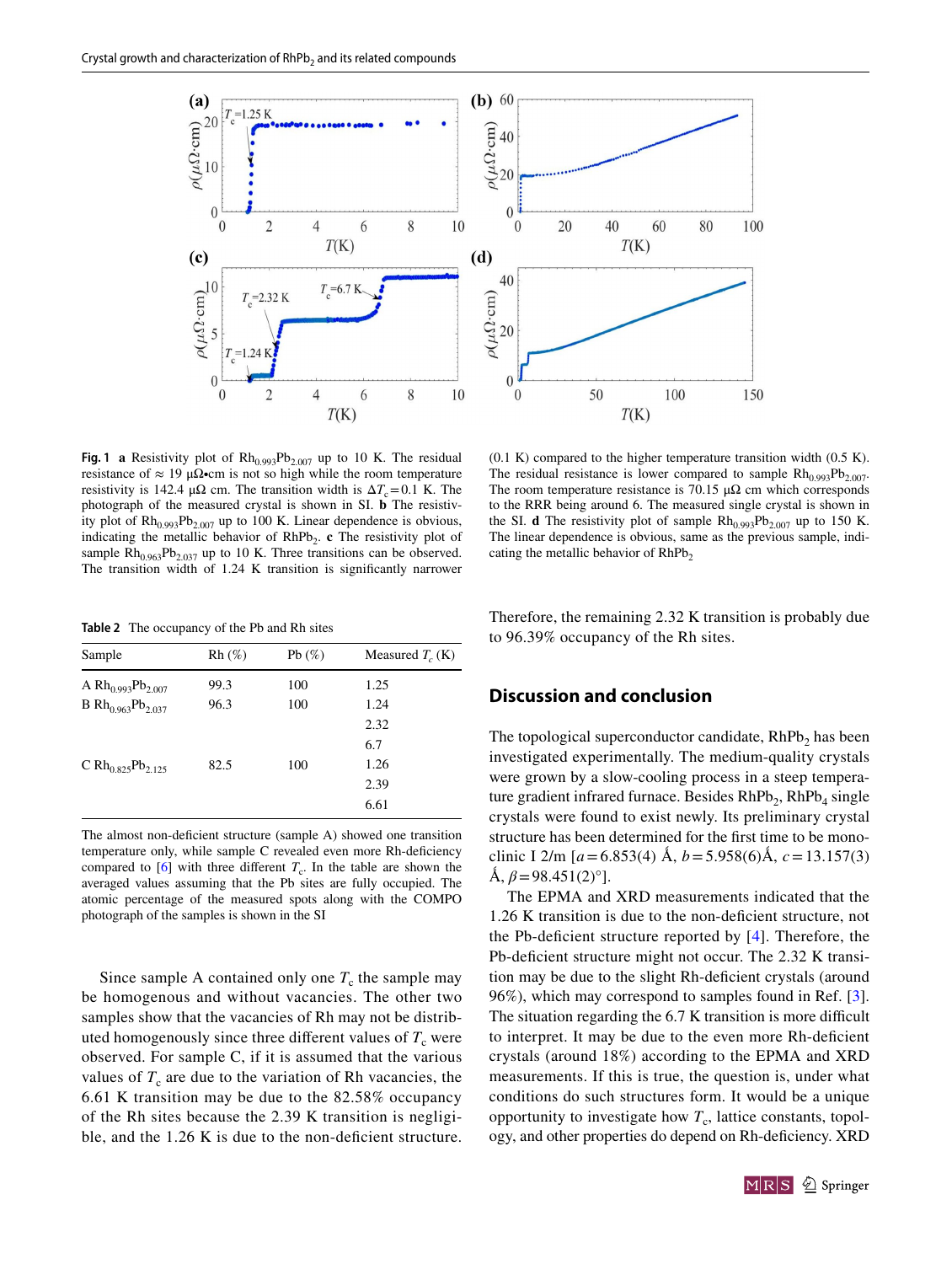

<span id="page-3-0"></span>**Fig. 2** SEM photographs of  $Rh_{0.993}Pb_{2.007}$ ,  $Rh_{0.963}Pb_{2.037}$ , and  $Rh_{0.825}Pb_{2.125}$ , respectively (from left to right), on which the EPMA measurements were done. The size of  $Rh_{0.993}Pb_{2.007}$  is

measurements of 18% and 4% (samples C and B) Rh-defcient crystals will be conducted in the near future to confrm if those crystals belong to the tetragonal I4/mcm space group.

Another possibility is that the 6.7 K transition is due to the presence of Pb or  $RhPb_4$ . It is unlikely that the 6.7 K is due to the presence of Pb since its  $T_c$  is 7.1 K. Grown crystals of  $RhPb<sub>4</sub>$  could be measured with SQUID or a similar technique to determine the  $T_c$ . If the  $T_c$  is different from 6.7 K, then it is quite certain that the 6.7 K transition is due to the Rh-deficient structure. To confirm whether  $RhPb<sub>4</sub>$ belongs to the I2/m space group, analysis of better quality crystals is required. It would be quite interesting to perform the band calculation and inspect the topological properties of  $RhPb<sub>4</sub>$ .

The presence of  $RhPb<sub>2</sub>$  at both ends of the boule and  $RhPb<sub>4</sub>$  in the middle of the grown boule indicate that there is a considerable temperature diference across the grown boule due to the steep temperature gradient and the size of the boule. As it turned out, this method is favorable for the formation of various phases since a 6.7 K transition was observed for the frst time, besides the 2.3 K and 1.23 K reported in previous studies  $[3, 4]$  $[3, 4]$  $[3, 4]$  $[3, 4]$ . The next step is to separate those phases to prove if the Rh-deficiency does influence the superconducting properties of  $RhPb<sub>2</sub>$ . The high concertation of Pb may lead to the Rh-defciency on the one hand. On the other hand, crystals of  $Au_2Pb$  and  $AuPb_2$  grown under similar conditions do not exhibit defciency indicating that the deficiency in  $RhPb<sub>2</sub>$  is due to the nature of the material itself rather than the growth method. To determine if the Pb-rich part of the phase diagram yields Rh-defciency structures, in the future, ratios near 1:2 will be explored in detail.

XRD measurements did not show that the structure of grown crystals of  $RhPb<sub>2</sub>$  is a tetragonal I4/mmm. The

roughly  $600 \times 600 \mu m^2$ ,  $Rh_{0.963}Pb_{2.037}$  around  $300 \times 200 \mu m^2$ , and  $Rh_{0.825}Pb_{2.125}$  approximately  $100 \times 100 \mu m^2$ 

reason might be that  $β$ -Pb<sub>2</sub>Rh is a metastable state. Even without I4/mmm space group, the known binary phase diagrams Pb-Rh are incomplete. Therefore, a detailed investigation of the phase diagram is required. Annealing of grown crystals at various temperatures could be also quite useful in determining the desired conditions and improving the quality of the grown crystals.

In conclusion, the Pb-rich binary phase diagram of the Pb-Rh system was studied. According to the presently available binary phase diagrams [[1,](#page-4-0) [2](#page-4-1)], several kinds of single crystals can be grown from the appropriate combination of Pb and Rh. Most of their physical properties turn out to be unexplored, for example, different values of  $T_c$  of the intermetallic compound  $RhPb<sub>2</sub>$ . This unexpected result encourages further investigation of  $RhPb<sub>2</sub>$  as a topological superconductor candidate. It certainly requires better quality of single crystals of  $RhPb<sub>2</sub>$ . In addition, the relation between its corresponding Rh-defcient structures and the physical properties must be understood clearly, elucidating the complex nature of the binary phase diagram Pb-Rh. The results from ARPES and STM measurements should be indispensable for understanding the topological properties of  $RhPb<sub>2</sub>$  and the related compounds. Furthermore, magnetoresistance measurements could also provide important information about the Fermi surface to reveal the topological nature of  $RhPb<sub>2</sub>$ . Such measurements will be conducted in the near future.

**Supplementary Information** The online version contains supplementary material available at<https://doi.org/10.1557/s43580-022-00292-5>.

**Data availability** The data that supports the above-presented results are available from the corresponding author upon reasonable request.